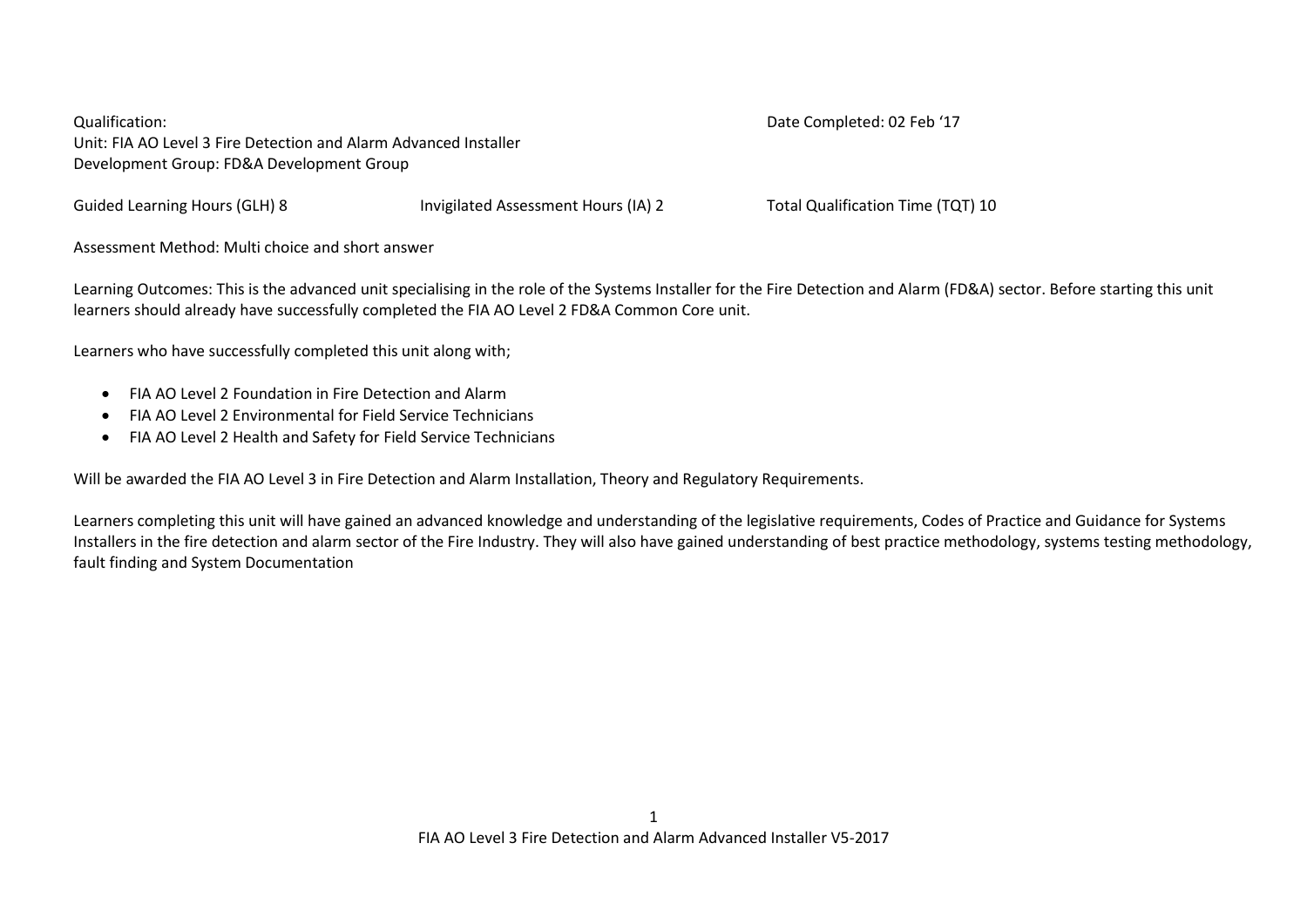| Subject             | Knowledge and Understanding                                        | Performance Criteria                                            |
|---------------------|--------------------------------------------------------------------|-----------------------------------------------------------------|
| A. BS 5839/IS 3218  | Learners will have knowledge and understanding of:                 | Learners will be able to:                                       |
| (All parts included | 1. The System Quotation                                            | 1. Define a system quotation giving the intent and the          |
| where applicable)   | a. Definition and intent of a System Quotation                     | responsibilities for producing one                              |
|                     | Reasons for a System Quotation<br>b.                               | 2. State what should be included in a system quotation          |
|                     | Key information that should be included within a<br>$\mathsf{C}$ . | Define a scope of works, what information should be<br>3.       |
|                     | system quotation                                                   | included within a scope of works and who is responsible         |
|                     | Definition and intent of a Scope of works<br>d.                    | for producing one                                               |
|                     | Reasons for producing a Scope of Works<br>e.                       | Explain what is meant by system category and explain the<br>4.  |
|                     | Information that should be included in a Scope of                  | specific levels of coverage provided by each                    |
|                     | Works                                                              | 5. Explain the difference in approach between life safety       |
|                     | <b>System Categories</b><br>2.                                     | systems and property protection systems                         |
|                     | a. Life protection categories (L1 to L5 Inclusive)                 | Compare and contrast categories for commercial and<br>6.        |
|                     | Protection categories (P1 and P2)<br>b.                            | domestic buildings summarising levels of coverage               |
|                     | Manual categories (M)<br>c.                                        | provided by each.                                               |
|                     | Understanding Domestic categories (Grades A to F<br>d.             | Describe the main types of fire alarm system giving<br>7.       |
|                     | inclusive)                                                         | advantages and disadvantages of each type                       |
|                     | Types of system<br>3.                                              | Describe the limitations that should be applied to radial<br>8. |
|                     | Non-addressable<br>а.                                              | and loop circuits                                               |
|                     | Addressable<br>b.                                                  | 9. Explain the risks associated with unmonitored circuits       |
|                     | 2-wire<br>C.                                                       | 10. Explain the difference between open and closed protocol     |
|                     | Self-contained alarms<br>d.                                        | systems and what effect this has on system specification        |
|                     | Radial vs loop circuits<br>e.                                      | 11. Explain the importance of ensuring system components        |
|                     | Monitored and un-monitored circuits                                | are compatible                                                  |
|                     | <b>System Components</b><br>4.                                     | 12. Explain how components that are not compatible may be       |
|                     | Component types<br>а.                                              | used within the same system and what limitations should         |
|                     | Device compatibility<br>b.                                         | be placed on the system/components                              |
|                     | Device positioning/spacing's/mounting heights<br>c.                | 13. State the coverage given by system components               |
|                     | Dealing with obstructions, pitched roofs, voids<br>d.              | (Detectors, MCP, Audible and Visual alarms)                     |
|                     | and vertical zones (risers lift shafts and stairs)                 | 14. Compare and contrast the electrical requirements for the    |
|                     | e. Interfacing to Ancillary systems                                | different types of system components                            |
|                     |                                                                    | 15. State the positioning requirements for system               |
|                     |                                                                    | components with respect to structural building features,        |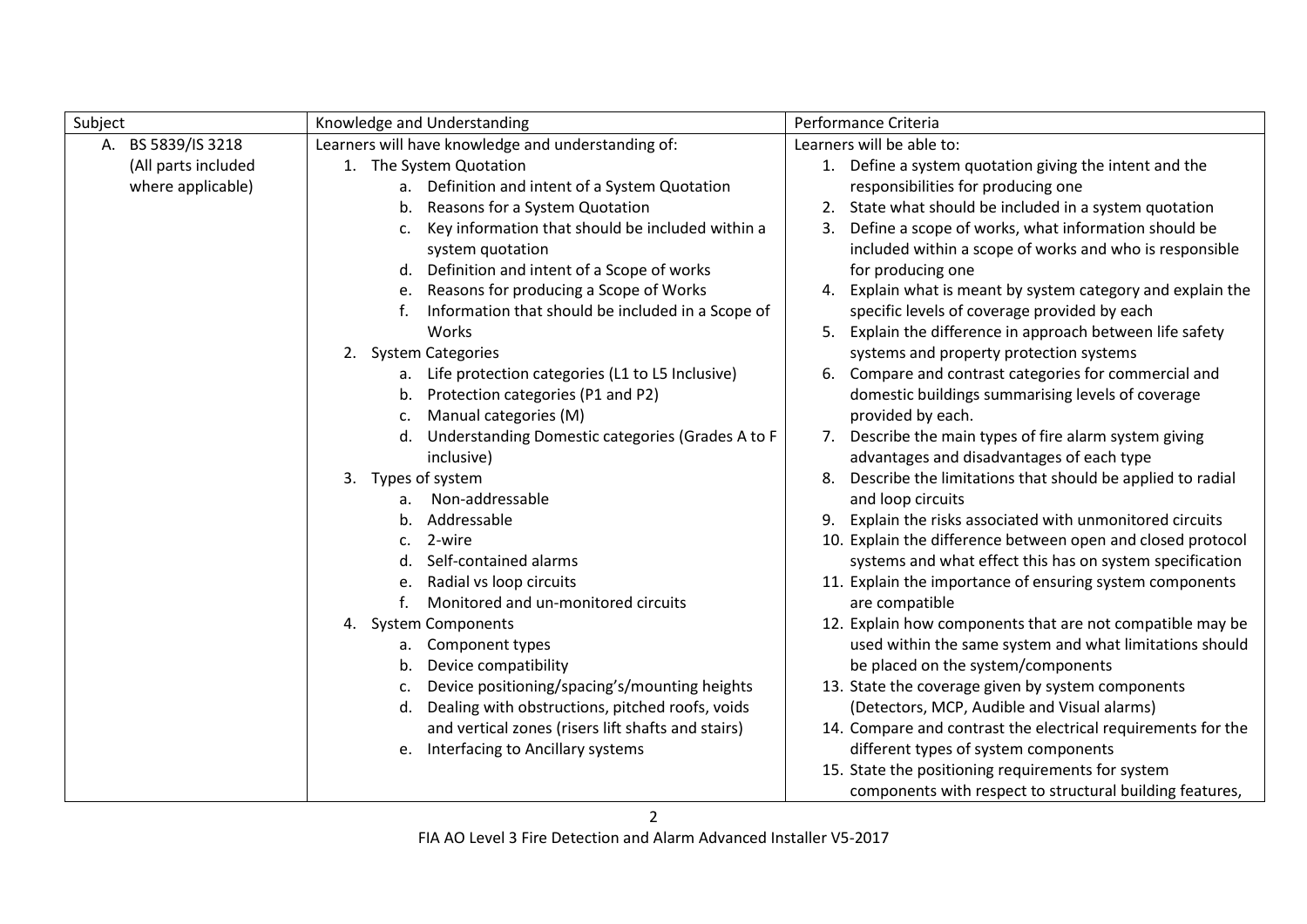| Cabling requirements<br>5.                                                                                                             | furnishings and equipment, illumination levels and system                                           |
|----------------------------------------------------------------------------------------------------------------------------------------|-----------------------------------------------------------------------------------------------------|
| a. Types of cables                                                                                                                     | categories                                                                                          |
| Cable colour<br>$h_{-}$                                                                                                                | 16. Define ancillary equipment and provide examples                                                 |
| Fixing methods<br>c.                                                                                                                   | 17. Describe the different types of system interfaces, why                                          |
| Cable protection (Fire and Physical)<br>d.                                                                                             | they differ and when the different types should be used                                             |
| Containment systems<br>e.                                                                                                              | 18. State special requirements for cables used in a fire                                            |
| Fire Stopping                                                                                                                          | detection system.                                                                                   |
| Lightning protection systems to EN 62305                                                                                               | 19. Describe types of cable containment systems                                                     |
| 6. The System Design                                                                                                                   | 20. State the fixing methods for fire system cables                                                 |
| a. Responsibilities for providing a system design                                                                                      | 21. Describe why cable separation is necessary for fire alarm                                       |
| Understanding a system design<br>b.                                                                                                    | system cables and the special considerations for lightning                                          |
| Recognising where a system design does not<br>c.                                                                                       | protection systems                                                                                  |
| relate to a live space                                                                                                                 | 22. Give examples of fire stopping methods and why fire                                             |
| Querying a system design and<br>d.                                                                                                     | stopping is necessary                                                                               |
| requesting/recommending a review                                                                                                       | 23. State who is responsible for providing a system design                                          |
|                                                                                                                                        | 24. Understand a system design and interpret it with respect<br>to a building                       |
|                                                                                                                                        | 25. Recognise when a system design may be compromised<br>when applied to the building               |
|                                                                                                                                        | 26. Understand processes for querying system design and<br>responsibilities for review and revision |
|                                                                                                                                        |                                                                                                     |
| <b>Explanatory Notes</b>                                                                                                               |                                                                                                     |
| Focussing on the main part of the qualification understanding the installation requirements for the relevant standards and where       |                                                                                                     |
| applicable those referenced ensures that the system is installed to current best practice standards and will function according to the |                                                                                                     |
| design.                                                                                                                                |                                                                                                     |
|                                                                                                                                        |                                                                                                     |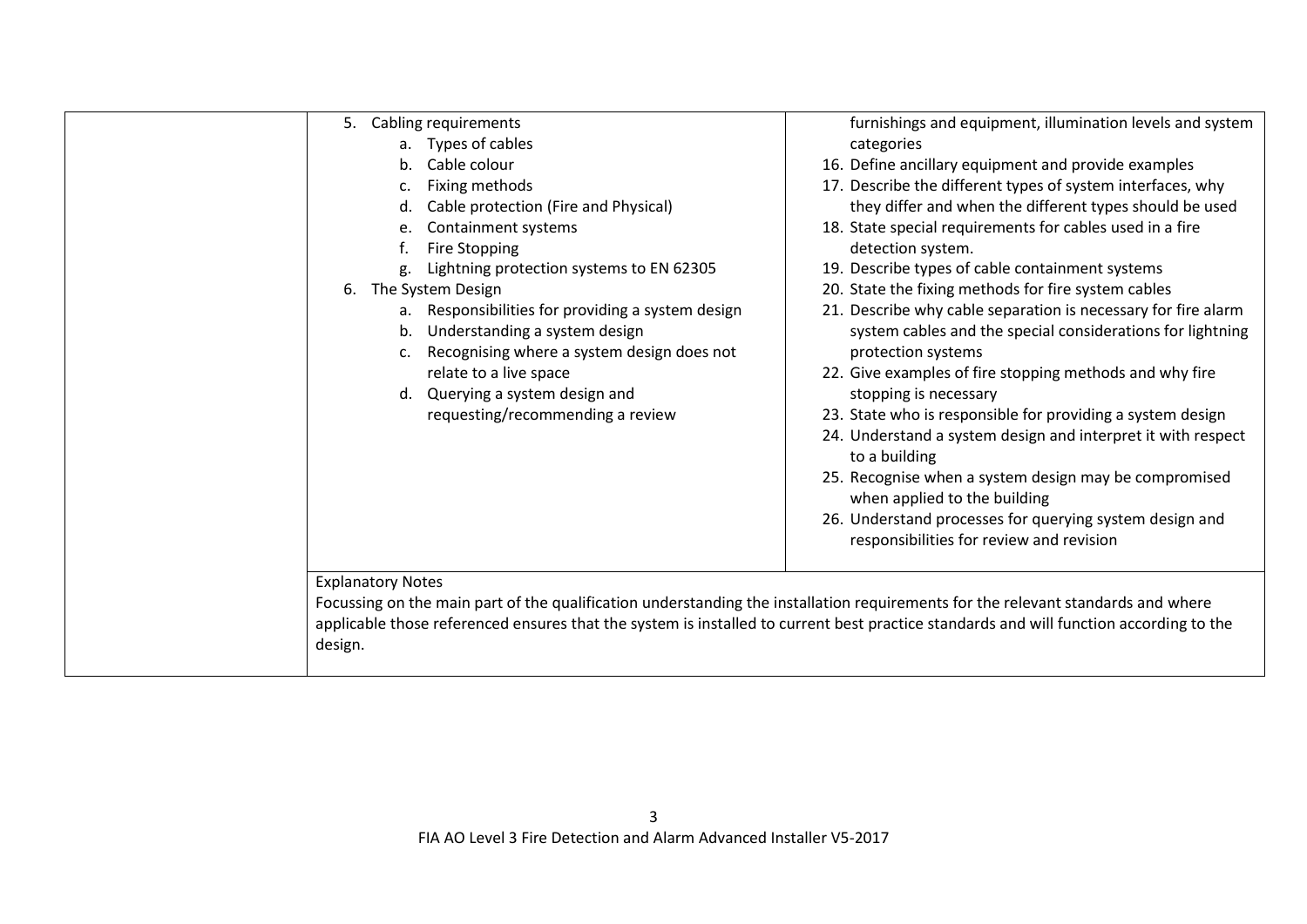| B. | The Construction Design | Knowledge and Understanding                                                                                                                                                                                                                                                                                                                                                                                                                                                                                                                                                                                                                                                                                                                           | Performance Criteria                                                                                                                                                                                                                                                                                                                                                                                                                                                                                                                                                                                                                                                                                                                                                                                                                              |
|----|-------------------------|-------------------------------------------------------------------------------------------------------------------------------------------------------------------------------------------------------------------------------------------------------------------------------------------------------------------------------------------------------------------------------------------------------------------------------------------------------------------------------------------------------------------------------------------------------------------------------------------------------------------------------------------------------------------------------------------------------------------------------------------------------|---------------------------------------------------------------------------------------------------------------------------------------------------------------------------------------------------------------------------------------------------------------------------------------------------------------------------------------------------------------------------------------------------------------------------------------------------------------------------------------------------------------------------------------------------------------------------------------------------------------------------------------------------------------------------------------------------------------------------------------------------------------------------------------------------------------------------------------------------|
|    | and Management          | Learners will have knowledge and understanding of:                                                                                                                                                                                                                                                                                                                                                                                                                                                                                                                                                                                                                                                                                                    | Learners will be able to:                                                                                                                                                                                                                                                                                                                                                                                                                                                                                                                                                                                                                                                                                                                                                                                                                         |
|    | Regulations (CDM) 2015  | 1. The reasons for and intent of CDM regulations<br>Definitions of the principle persons on a project and their<br>2.<br>role/responsibilities<br>a. Client<br>Principle Designer<br>b.<br><b>Principle Contractor</b><br>c.<br>Why it is important to install devices in accessible<br>3.<br>positions<br>What additional measures are available to aid inspection<br>4.<br>and maintenance of devices (remote indicators)<br>5.<br>Competence<br>Adequate supervision<br>6.                                                                                                                                                                                                                                                                         | 1. State the reasons for CDM regulations and explain their<br>intent<br>State the key roles defined in the legislation and provide<br>2.<br>an outline explanation of their responsibilities<br>Explain why it is important to forward plan when installing<br>3.<br>and to install devices with consideration to accessibility<br>for servicing and maintenance<br>Explain what devices are available that will aid inspection<br>4.<br>and testing for devices which are located in difficult to<br>access areas (remote indicators and remote testing)<br>Give some examples of alternative devices that could be<br>5.<br>used to simplify installation and on-going maintenance.<br>Describe what is meant by competence.<br>6.<br>Give examples where increased supervision would be<br>7.<br>appropriate during a fire alarm installation. |
|    |                         | <b>Explanatory Notes</b><br>It is not the intention of this section to make technicians subject matter experts in CDM regulations but to give a working<br>placed on the Client, Principle Designer and the Principle Contractor.<br>It will also provide the technician with awareness of the importance of consideration to the future requirements for inspection/testing,<br>servicing and maintenance of the system and its components and where to position those components that it would allow access.<br>Where direct positioning of a component, in accordance with the system design does not facilitate access technicians will understand<br>what equipment and facilities are available that will help overcome the difficulties posed. | understanding of the regulations, ensuring that technicians remain compliant while working on site and understand the responsibilities                                                                                                                                                                                                                                                                                                                                                                                                                                                                                                                                                                                                                                                                                                            |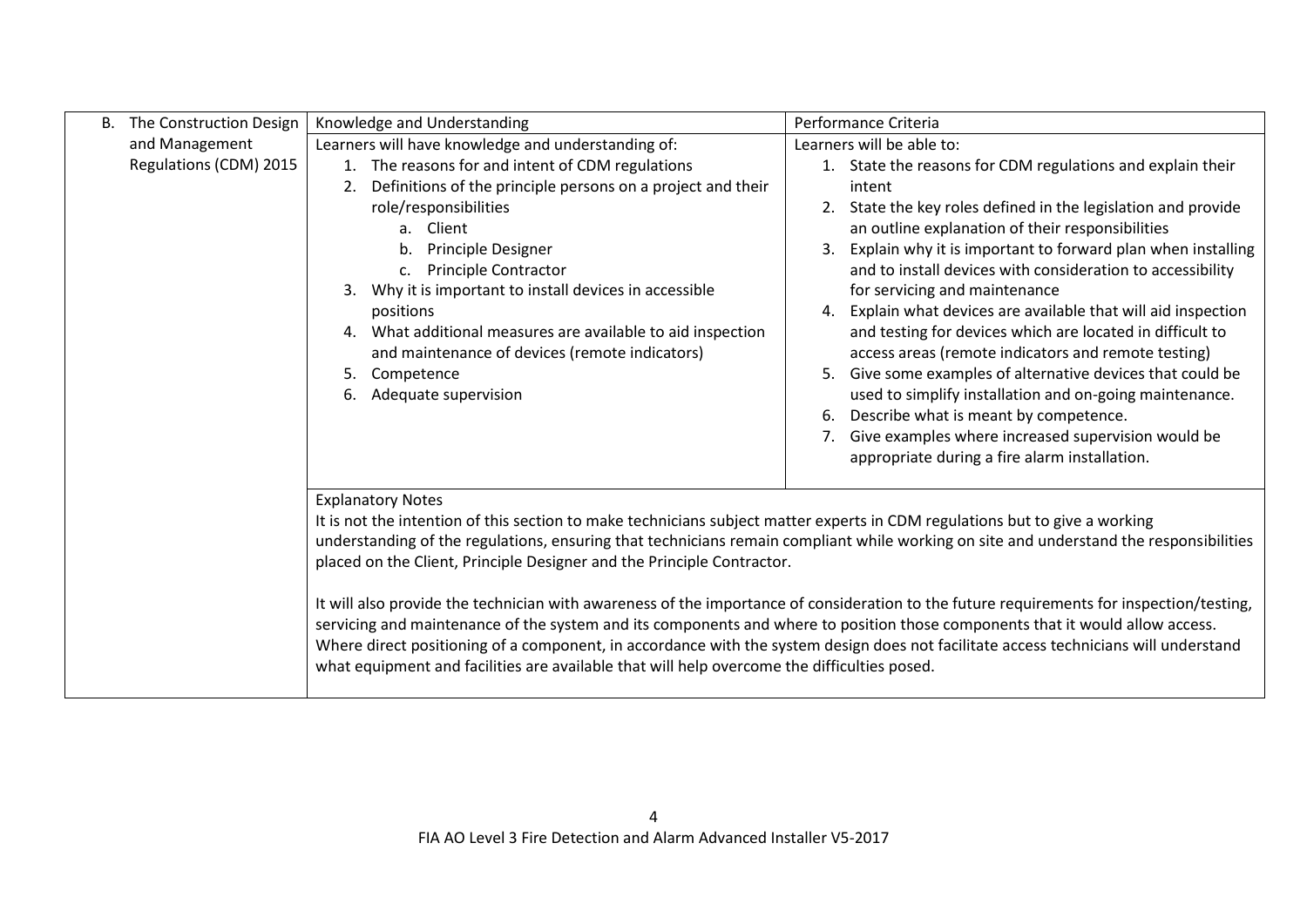| <b>Building Regulations</b> | Knowledge and Understanding                                                                                                                                                                                                                                                                                                                                                                  | Performance Criteria                                                                                                                                    |
|-----------------------------|----------------------------------------------------------------------------------------------------------------------------------------------------------------------------------------------------------------------------------------------------------------------------------------------------------------------------------------------------------------------------------------------|---------------------------------------------------------------------------------------------------------------------------------------------------------|
|                             | Learners will have knowledge and understanding of:                                                                                                                                                                                                                                                                                                                                           | Learners will be able to:                                                                                                                               |
|                             | Building regulations specific to fire appropriate to the<br>1.                                                                                                                                                                                                                                                                                                                               | 1. State the title and provide an outline description of                                                                                                |
|                             | country within the UK in which they will be working                                                                                                                                                                                                                                                                                                                                          | building regulations relating to their country of the UK                                                                                                |
|                             | a. Approved Document B England                                                                                                                                                                                                                                                                                                                                                               | Explain and provide outline detail of variations to Building<br>2.                                                                                      |
|                             | <b>Approved Document B Wales</b><br>b.                                                                                                                                                                                                                                                                                                                                                       | Regulations according to UK country                                                                                                                     |
|                             | Building Regulations Part E Northern Ireland<br>c.                                                                                                                                                                                                                                                                                                                                           | Explain how building regulations stand in law<br>3.                                                                                                     |
|                             | Building Standards, Technical Handbook - Fire<br>d.<br>Scotland                                                                                                                                                                                                                                                                                                                              | Explain how building regulations relate/refer to relevant<br>4.<br>standards                                                                            |
|                             | 2. Awareness of Building Regulations for other UK countries<br>outside of the country in which the learner is expecting to<br>work                                                                                                                                                                                                                                                           | Provide an on overview of sections relating to means of<br>5.<br>warning and escape according to the UK country in which<br>the learner will be working |
|                             | How Building Regulations relate to current legislation<br>3.<br>How Building Regulations relate to Standards and<br>4.                                                                                                                                                                                                                                                                       | Give examples of how installing a fire alarm system can<br>6.<br>compromise the fire protection measures in the building                                |
|                             | guidance                                                                                                                                                                                                                                                                                                                                                                                     | Describe how a fire detection and alarm system can be<br>7.                                                                                             |
|                             | Means of warning and escape<br>5.                                                                                                                                                                                                                                                                                                                                                            | used to compensate for an otherwise non compliant                                                                                                       |
|                             | a. Section B1 Approved Document B England                                                                                                                                                                                                                                                                                                                                                    | building                                                                                                                                                |
|                             | Section B1 Approved Document B Wales<br>b.                                                                                                                                                                                                                                                                                                                                                   |                                                                                                                                                         |
|                             | Section 2 Northern Ireland building regulations<br>c.                                                                                                                                                                                                                                                                                                                                        |                                                                                                                                                         |
|                             | Section 2.9 Building Standards Scotland<br>d.                                                                                                                                                                                                                                                                                                                                                |                                                                                                                                                         |
|                             | <b>Explanatory Notes</b>                                                                                                                                                                                                                                                                                                                                                                     |                                                                                                                                                         |
|                             | Learners should gain an understanding of other guidance and regulations relating to the work they will be carrying out. It is important                                                                                                                                                                                                                                                      |                                                                                                                                                         |
|                             | to note that while building regulations may provide the scope for an experienced designer or engineer to provide a custom engineered                                                                                                                                                                                                                                                         |                                                                                                                                                         |
|                             | system it also makes frequent references to published standards and it will provide a source of explanation otherwise not found.                                                                                                                                                                                                                                                             |                                                                                                                                                         |
|                             | Learners will be required to demonstrate knowledge and understanding of the building regulations appropriate to the UK Country in<br>which they will be working (this may include more than one country for learners working in border regions). Learners will also be<br>required to have awareness of building regulations and where to source further information for other UK countries. |                                                                                                                                                         |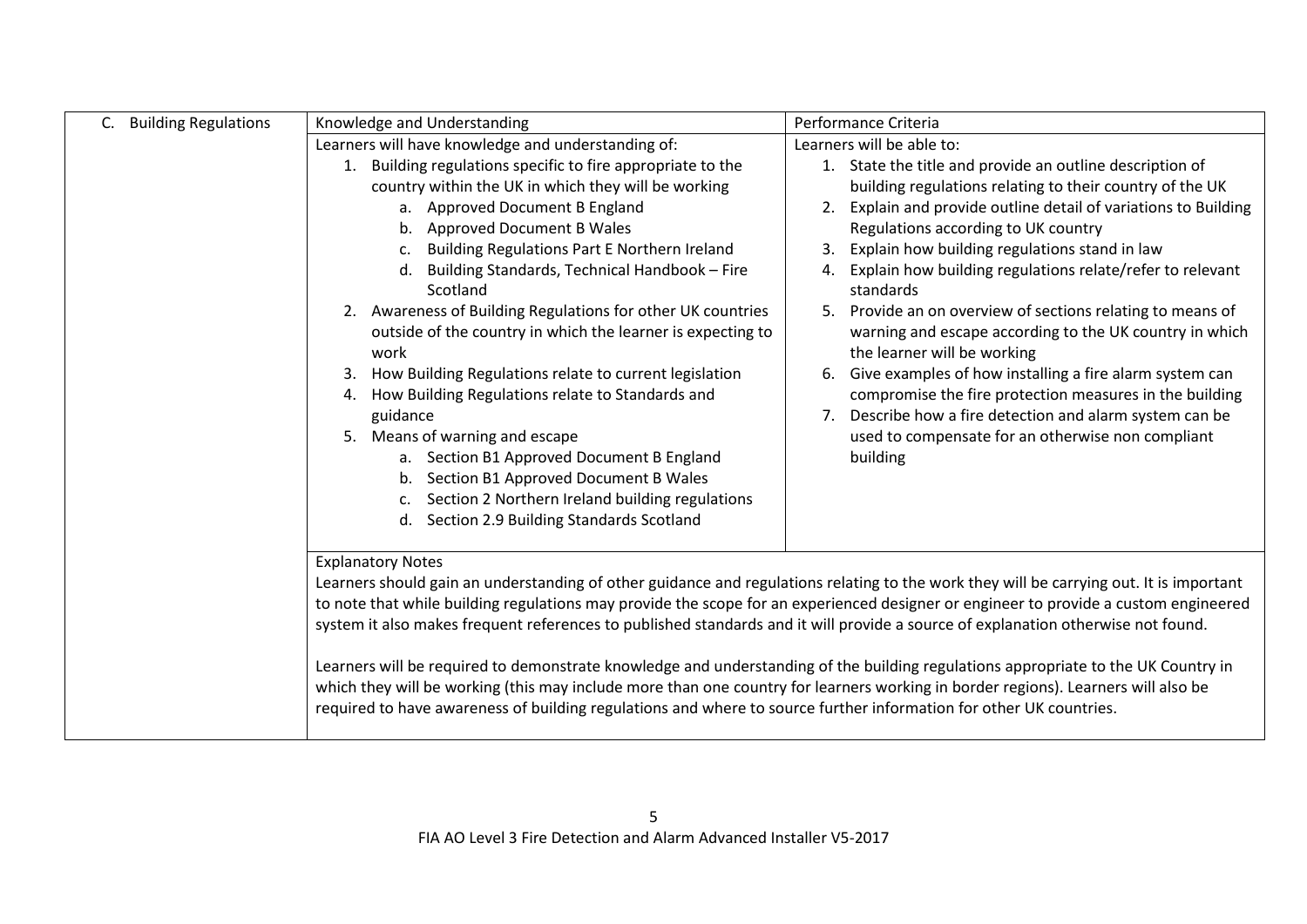| Installation<br>D. | Knowledge and Understanding                        | Performance Criteria                                              |
|--------------------|----------------------------------------------------|-------------------------------------------------------------------|
| Methodology        | Learners will have knowledge and understanding of: | Learners will be able to:                                         |
|                    | 1. Equipment                                       | State the difference between loop and radial circuits             |
|                    | CE marking and third party approval<br>а.          | Explain how to make cabling and component connections             |
|                    | Compatibility<br>b.                                | Explain terminations and the use of isolators<br>3.               |
|                    | Performance<br>c.                                  | Explain special requirements for fastenings<br>4.                 |
|                    | <b>Bill of materials</b><br>d.                     | Explain how to test circuits and the considerations<br>5.         |
|                    | Interfaces<br>e.                                   | required for components (Mega testing)                            |
|                    | Selection of tools                                 | Explain how to test for circuit continuity, to identify and<br>6. |
|                    | 2. Installation                                    | rectify faults                                                    |
|                    | Following a system design<br>a.                    | Explain how to test for, identify and rectify installation<br>7.  |
|                    | Planning<br>b.                                     | faults (e.g. bad connections, reversed polarity)                  |
|                    | Loops and radial circuits<br>c.                    | Explain the minimum battery requirements for a system<br>8.       |
|                    | Connections<br>d.                                  | and carry out battery calculations                                |
|                    | Terminations                                       | Explain how to test earth loop impedance and carry out<br>9.      |
|                    | Fastenings                                         | calculations                                                      |
|                    | 3. Engineering good practice                       | 10. Explain how to test for loop load and carry out               |
|                    | a. EMC compliance                                  | calculations                                                      |
|                    | <b>EMI</b> avoidance<br>b.                         | 11. List the tools and test equipment used to install a typical   |
|                    | <b>Electrical Safety</b><br>c.                     | fire alarm system and describe when specific tools should         |
|                    | Separation and Segregation<br>d.                   | and should not be used. E.g. electrical insulation                |
|                    | Workmanship<br>е.                                  | resistance meter or a multimeter                                  |
|                    | Maintenance requirements                           | 12. Describe what is meant by a system design, what essential     |
|                    | 4. Avoidance of false alarms                       | information it contains and when/how details can be               |
|                    | a. Sources of false alarms                         | questioned or changed                                             |
|                    | Choice of detector<br>b.                           | 13. Produce installation documentation                            |
|                    | Positioning of detectors<br>c.                     | a. Install certificate as supplied in BS 5839                     |
|                    |                                                    | b. 230v AC Test Certificate                                       |
|                    |                                                    | c. As wired/As fitted drawings                                    |
|                    |                                                    | 14. Explain how to make good any damage to the building           |
|                    |                                                    | fabric following install                                          |
|                    |                                                    | 15. Explain any special considerations for fire stopping and      |
|                    |                                                    | limiting fire spread                                              |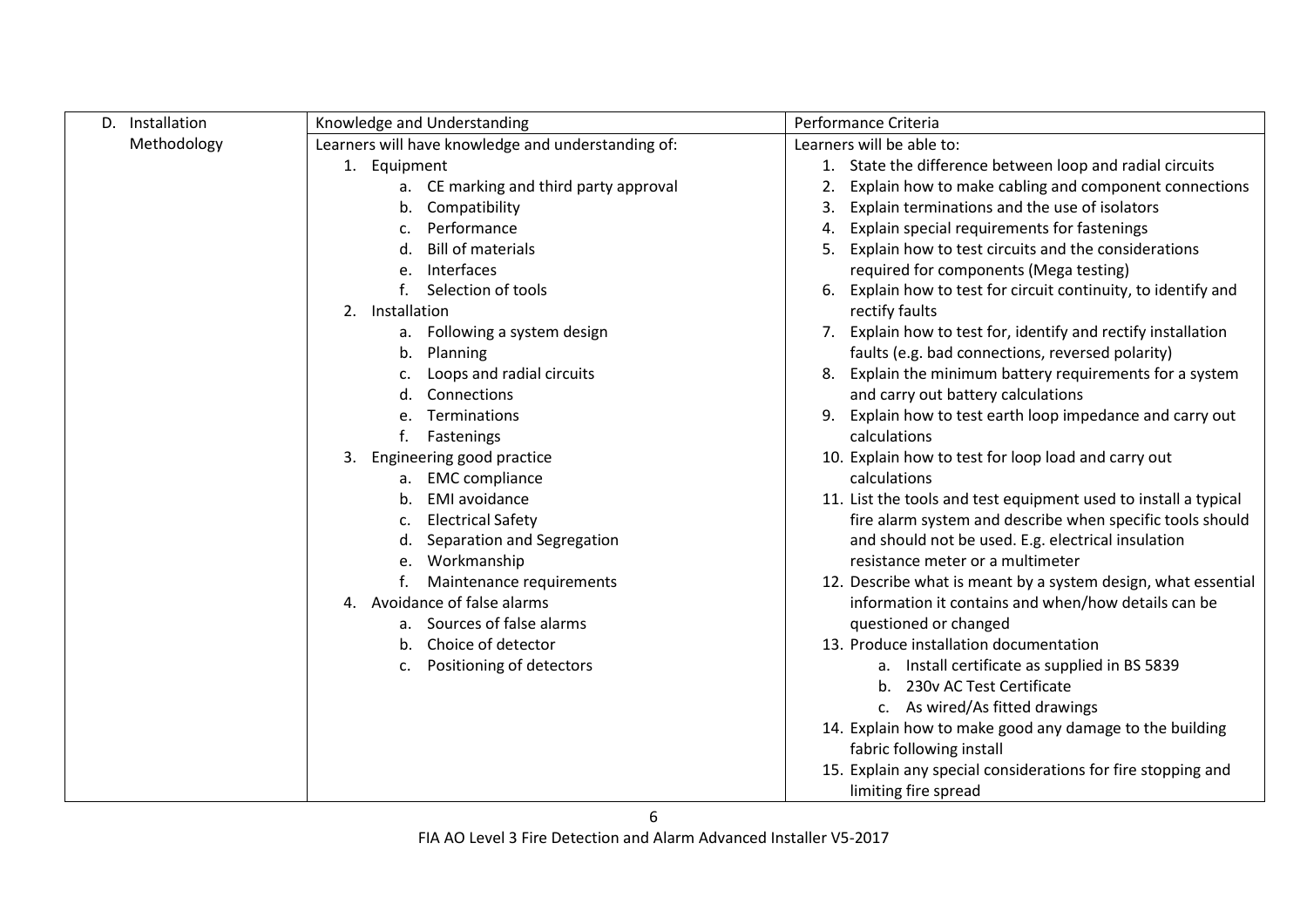| 5. Testing                                    | 16. Describe where fire stopping should be used and how to                                                   |
|-----------------------------------------------|--------------------------------------------------------------------------------------------------------------|
| a. Cable                                      | recognise those places on site                                                                               |
| Insulation resistance<br>b.                   | 17. Describe the requirements for separation and segregation                                                 |
| Polarity<br>c.                                | and what the difference is between the two                                                                   |
| Continuity<br>d.                              | 18. Explain what makes a fire alarm system different from                                                    |
| Circuit resistance verification<br>e.         | other electrical installations and what things must be                                                       |
| <b>Battery calculations</b>                   | done differently                                                                                             |
| Circuit/system loading<br>g.                  | 19. Explain the importance of terminating cable screens                                                      |
| Testing system functionality<br>h.            | correctly                                                                                                    |
| Selection of test equipment                   | 20. Describe structured wiring systems. giving advantages and                                                |
| 6.<br><b>Fault Finding</b>                    | disadvantages                                                                                                |
| a. By substitution                            | 21. Give examples of typical causes of false alarms for typical                                              |
| b. Strategies                                 | types of fire detector and explain with examples how the                                                     |
| Use of electrical test equipment<br>c.        | risk of false alarm can be reduced                                                                           |
| Recognising faults<br>d.                      | 22. Describe how to carry out insulation resistance testing,                                                 |
| 7. Making good                                | what tools must be used and when special considerations                                                      |
| a. Repairing passive protection/fire stopping | need to be taken (e.g. with equipment connected or when                                                      |
| measures following installation               | using MICC cable)                                                                                            |
| Recognising fire compartments<br>b.           | 23. Describe how to check polarity on alarm lines, non-<br>addressable detection circuits and loops. Provide |
|                                               | examples of where faults might go unnoticed.                                                                 |
|                                               | 24. Explain how to verify the resistance of radial and loop                                                  |
|                                               | circuits.                                                                                                    |
|                                               | 25. Explain how to verify that the system is not overloaded                                                  |
|                                               | and what conditions are most likely to cause an overload                                                     |
|                                               | situation                                                                                                    |
|                                               | 26. Explain how to verify that the fire alarm installation has                                               |
|                                               | been carried out correctly with respect to a networked                                                       |
|                                               | fire alarm.                                                                                                  |
|                                               | 27. Describe a number of fault-finding strategies and give                                                   |
|                                               | examples of when they might be used.                                                                         |
|                                               |                                                                                                              |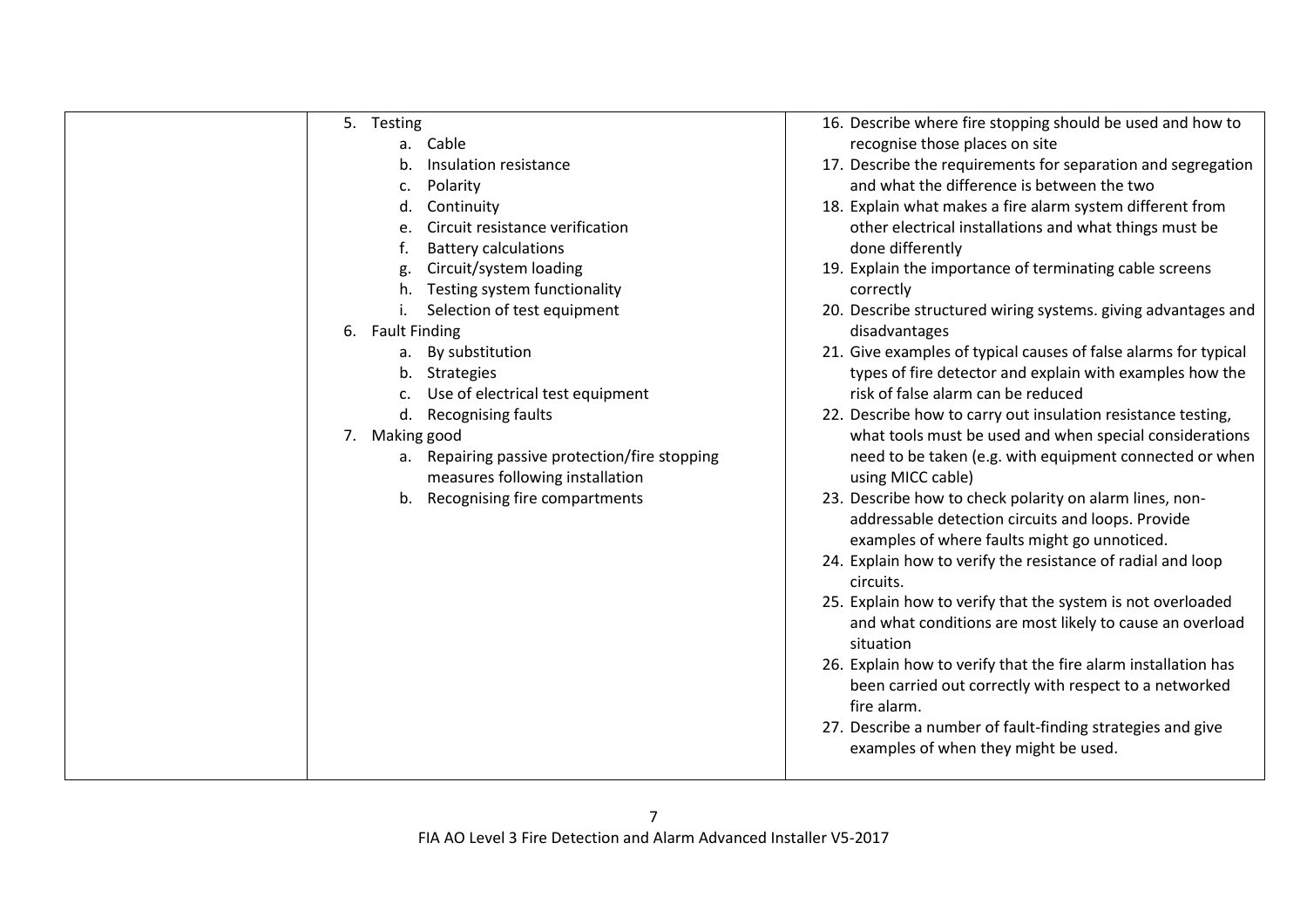|                                                                                                                                                                                                                                              | 28. State the type of test equipment needed for fault finding<br>and give examples of the typical measurements that they<br>would expect to make when fault finding a typical non-<br>addressable and an addressable fire alarm system.<br>29. Describe how to overcome the lack of ability of typical<br>meters to test addressable systems and how that can be<br>overcome |
|----------------------------------------------------------------------------------------------------------------------------------------------------------------------------------------------------------------------------------------------|------------------------------------------------------------------------------------------------------------------------------------------------------------------------------------------------------------------------------------------------------------------------------------------------------------------------------------------------------------------------------|
| <b>Explanatory Notes</b><br>While theory based, learners will be required to demonstrate their knowledge of installation and testing principles including the<br>materials/equipment required methodology and calculations where stipulated. |                                                                                                                                                                                                                                                                                                                                                                              |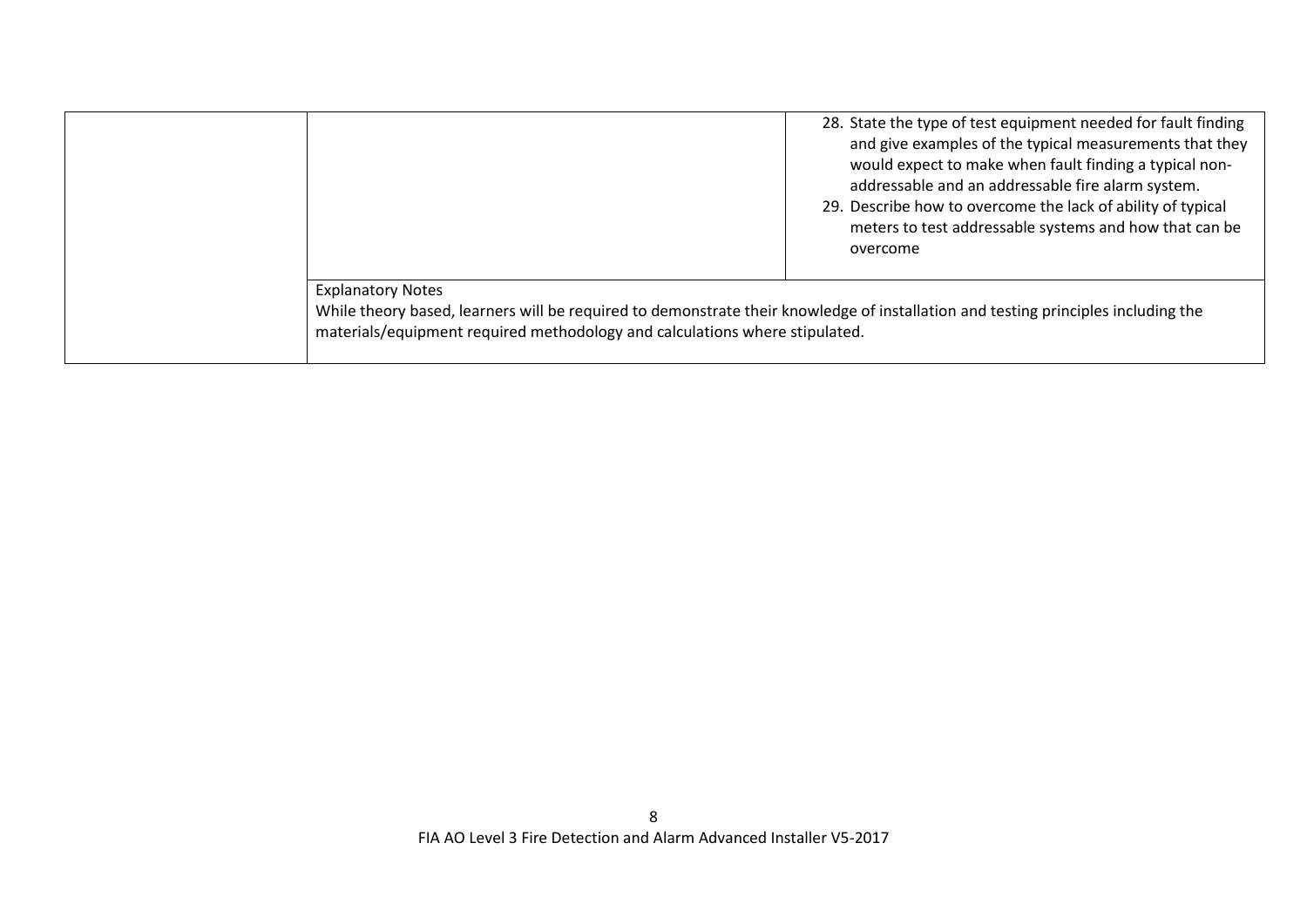| Documentation | Knowledge and Understanding                             | Performance Criteria                                              |
|---------------|---------------------------------------------------------|-------------------------------------------------------------------|
|               | Will have knowledge and understanding of:               | Learners will be able to:                                         |
|               | Documentation required to facilitate installation<br>1. | State the documentation required to facilitate installation<br>1. |
|               | Fire Risk Assessment<br>a.                              | of a system and detail their purpose and the key                  |
|               | System quotation<br>b.                                  | information required for inclusion                                |
|               | Scope of works                                          | State the documentation required for completion of a              |
|               | Design Plan<br>d.                                       | system installation once completed and the key                    |
|               | <b>Risk Assessment Policy</b><br>e.                     | information required for inclusion                                |
|               | <b>Method Statement</b>                                 | Complete example documentation and certificates                   |
|               | Work permits<br>g.                                      | State which installation documentation should be<br>4.            |
|               | <b>Technical sheets</b><br>h.                           | included in a Fire Safety file                                    |
|               | Circuit diagrams/building plans                         | Complete installer/installation details in a log book             |
|               | Manufacturer's instructions                             | Complete an as fitted/as wired diagram                            |
|               | Project plans<br>k.                                     | Complete a zone plan with consideration to the zoning             |
|               | Installation completion documentation<br>2.             | requirements detailed in current guidance                         |
|               | a. Installer entries to the log book                    | Complete an electrical minor works certificate                    |
|               | As Fitted Diagrams<br>b.                                | Complete an installation certificate                              |
|               | Zone Plans                                              | 10. Complete a 230v AC test certificate                           |
|               | Test records<br>d.                                      | 11. Complete a minor works certificate                            |
|               | Recording installation variations                       | 12. Recognise when features of a building are not included in     |
|               | Fire System Installation certificate                    | documentation and what to do about it                             |
|               | Mains Supply certificate<br>g.                          | 13. Describe the importance of good communication and give        |
|               | Communication<br>3.                                     | examples of where communication style may need to be              |
|               | With the designer<br>а.                                 | adjusted to suit different circumstances                          |
|               | With the customer<br>b.                                 | 14. Give examples where verbal communication would be             |
|               | System supplier                                         | most appropriate                                                  |
|               | Consultants                                             | 15. Give examples of where written communication might be         |
|               | With other trades<br>e.                                 | needed                                                            |
|               | With colleagues                                         |                                                                   |
|               | With the fire detection and alarm systems user<br>g.    |                                                                   |